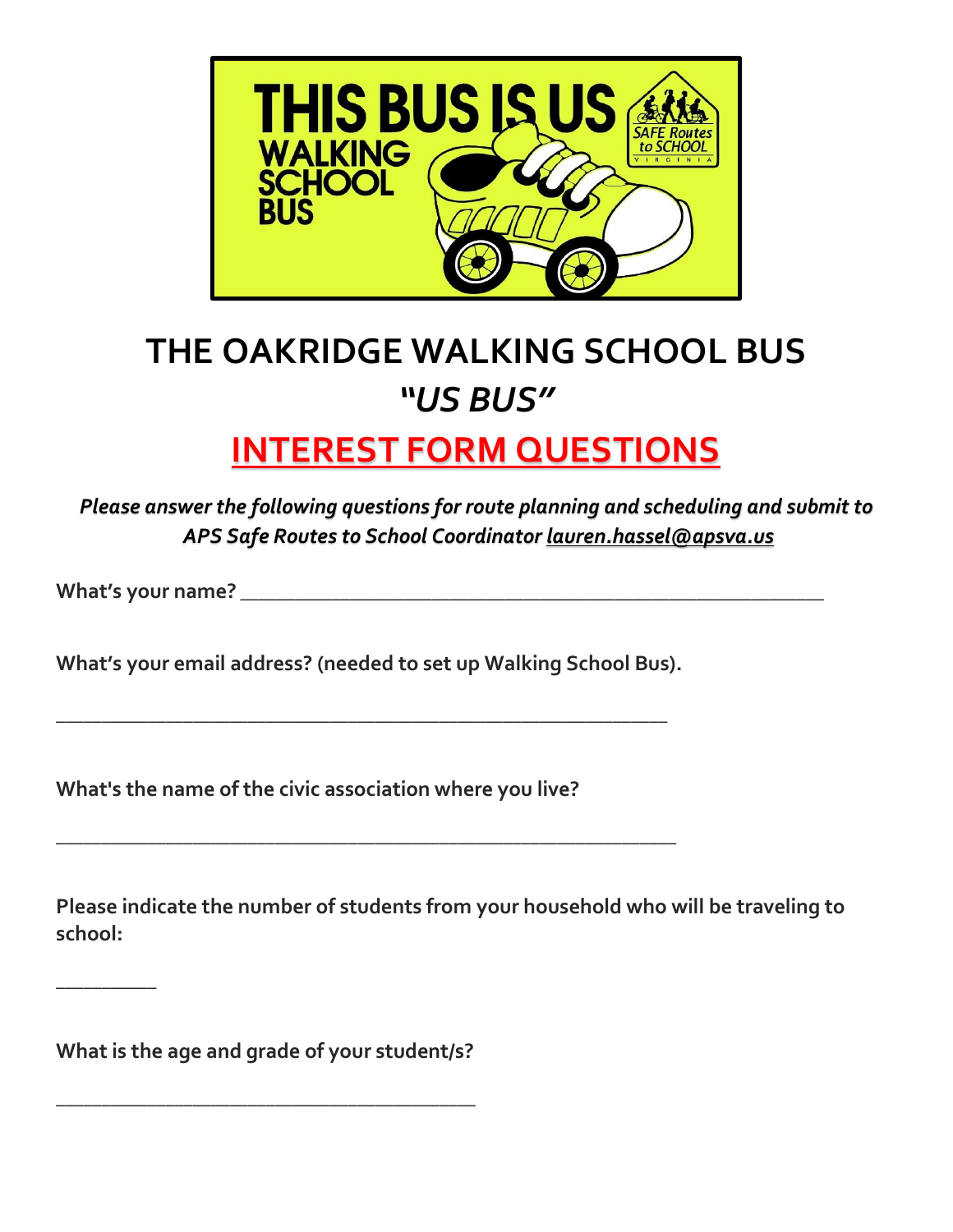### **Route Planning**

**Bus Eligibility and Walk Zone Maps for every school are posted on the APS website**

*--Use the link below to find the map for OAKRIDGE*

**[Bus Eligibility Zone Maps](https://www.apsva.us/transportation-services/bus-eligbility-zones/) <https://www.apsva.us/transportation-services/bus-eligbility-zones/>**

**COVID '21 Reopening [Expanded Walk Zone Maps](https://www.apsva.us/transportation-services/sy-2020-21-expanded-walk-zones/) for affected schools (not Oakridge) <https://www.apsva.us/transportation-services/sy-2020-21-expanded-walk-zones/>**

**What intersection is closest to your home? List names of cross streets. (e.g. N Main St and N 12th Road)** *No need to provide your actual address*

\_\_\_\_\_\_\_\_\_\_\_\_\_\_\_\_\_\_\_\_\_\_\_\_\_\_\_\_\_\_\_\_\_\_\_\_\_\_\_\_\_\_\_\_\_\_\_\_\_\_\_\_\_\_\_\_\_\_\_\_\_\_\_\_\_\_\_\_\_\_\_\_\_\_\_\_\_\_\_\_\_\_\_\_

\_\_\_\_\_\_\_\_\_\_\_\_\_\_\_\_\_\_\_\_\_\_\_\_\_\_\_\_\_\_\_\_\_\_\_\_\_\_\_\_\_\_\_\_\_\_\_\_\_\_\_\_\_\_\_\_\_\_\_\_\_\_\_\_\_\_\_\_\_\_\_\_\_\_\_\_\_\_\_\_\_\_\_\_

\_\_\_\_\_\_\_\_\_\_\_\_\_\_\_\_\_\_\_\_\_\_\_\_\_\_\_\_\_\_\_\_\_\_\_\_\_\_\_\_\_\_\_\_\_\_\_\_\_\_\_\_\_\_\_\_\_\_\_\_\_\_\_\_\_\_\_\_\_\_\_\_\_\_\_\_\_\_\_\_\_\_\_\_\_

\_\_\_\_\_\_\_\_\_\_\_\_\_\_\_\_\_\_\_\_\_\_\_\_\_\_\_\_\_\_\_\_\_\_\_\_\_\_\_\_\_\_\_\_\_\_\_\_\_\_\_\_\_\_\_\_\_\_\_\_\_\_\_\_\_\_\_\_\_\_\_\_\_\_\_\_\_\_\_\_\_\_\_\_

**Which streets would you take to walk to school? List street names.**